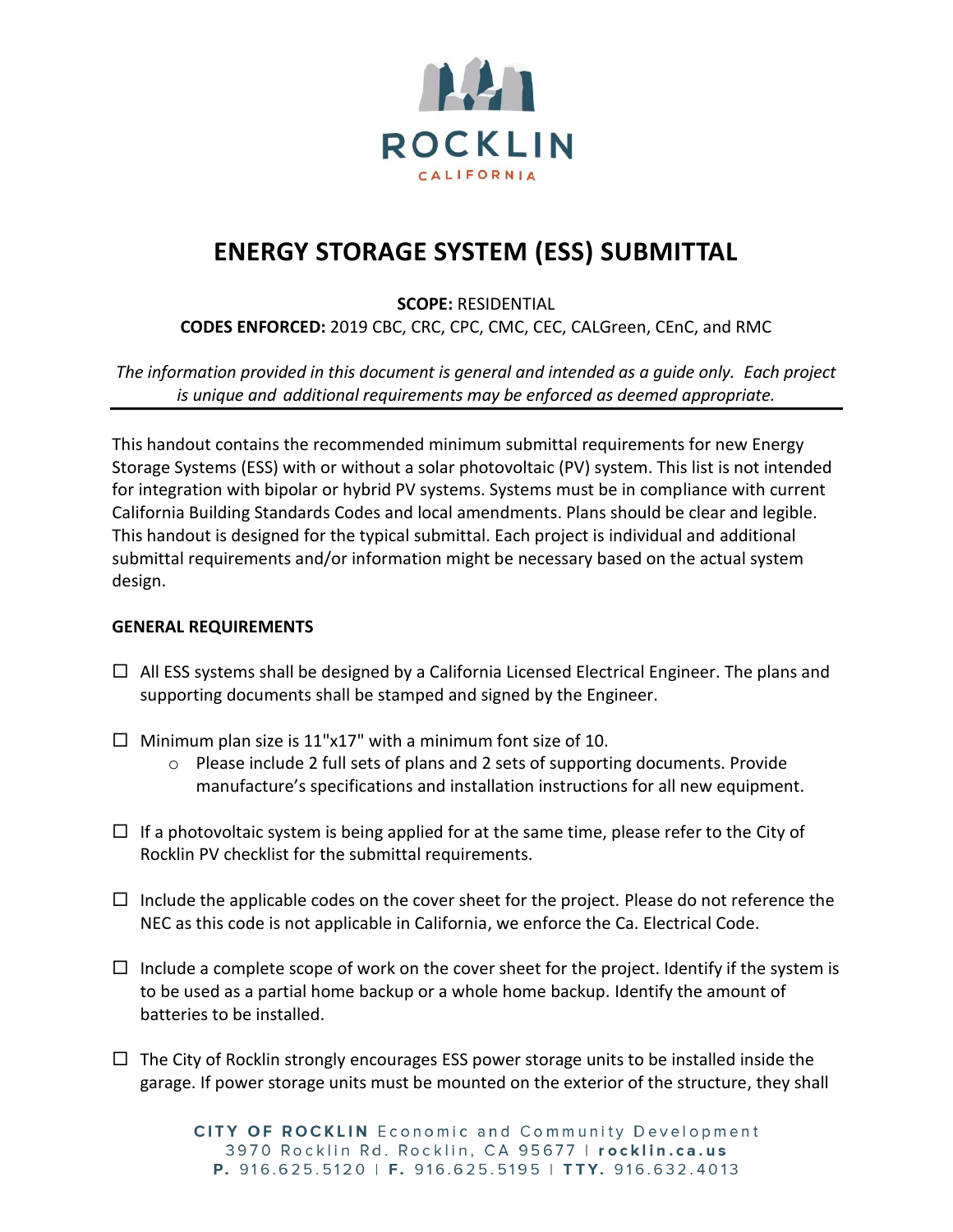be located such that they are not visible from a public or private street. A physical screening structure such as but not limited to a fence or natural vegetation may be required.

 $\Box$  When mounted in the garage, they shall be mounted on the interior sidewall of garages rather than the end wall. An area 18 feet x 16 feet wide clear of obstructions must be maintained for a standard 2 car garage (18 feet x 8 feet for a single car garage). This can be demonstrated by providing a dimensioned plan of the garage and a cross section illustrating the energy storage systems mounted a minimum 36 inches above the finished floor to keep clear of most hoods, trunks, vehicle door swings, etc.

# **ELECTRICAL REQUIREMENTS**

- $\Box$  Provide an accurate site and floor plan showing the following:
	- o A legend or key for the site and floor plan.
	- o The location of the structure and the location where the system is to be installed.
	- $\circ$  All equipment that is to be interconnected with the ESS (e.g., utility service, subpanel, PV system, etc.) shall be identified as new or existing equipment.
	- $\circ$  Show required (indoor/outdoor) working clearances for existing/new electrical equipment.
	- o Show conduit/cable routing of the ESS, PV, and related circuits.
- $\Box$  Provide an elevation drawing of the system equipment.
- $\Box$  Show method and location of required ventilation equipment (if required) for indoor installations. (C.R.C. 327.9)
- $\Box$  Show trench or overhead runs, as applicable, and denote whether conductors are routed indoors or outdoors.
- $\Box$  Show location and/or method of rapid shutdown initiation of the ESS, when integrated with a PV system (C.E.C. 690.12) and the point of interconnection between the ESS and other power production sources.
- $\Box$  Provide documentation from a National Recognized Testing Laboratory (NRTL) showing that the ESS is listed as a multi-mode inverter per UL 1741. (C.R.C. 327.6)
- $\Box$  Add a note that plug-in type back-fed circuit breakers connected to an interconnected supply shall be secured in in accordance with the C.E.C. 408.36(D).
- $\Box$  Provide a permanent plaque or directory denoting all electric power sources on or in the premises, which shall be installed at the main service panel and at all locations of all electric power production sources capable of being interconnected. (CEC 705.10)
- $\Box$  Disconnecting means shall be provided for the ESS. Disconnects are required within 5' of main service panel or if structural conditions exist may be within 10' of main service panel and within in sight. Permanent plaque or directory denoting location is required.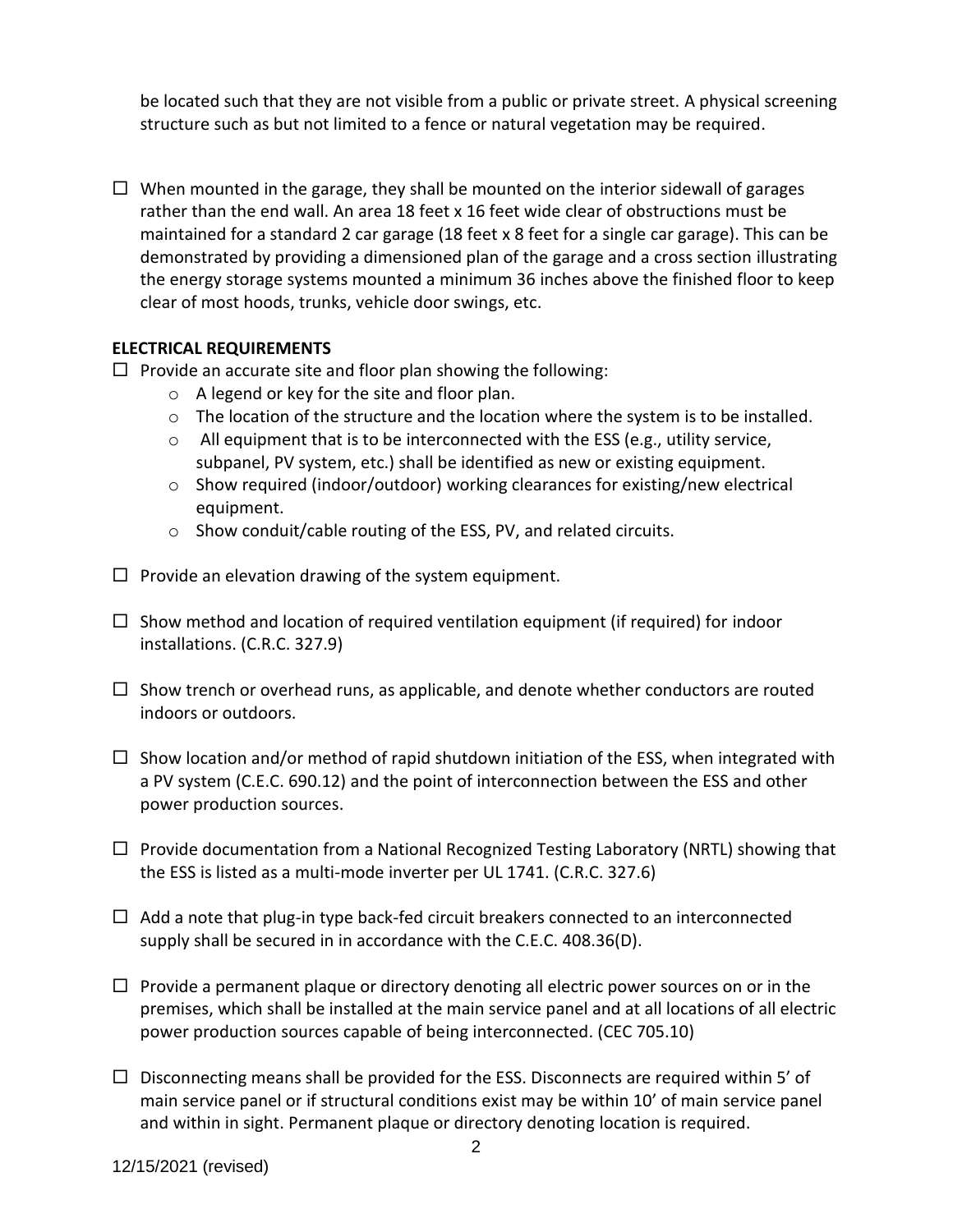- $\Box$  Please demonstrate unobstructed access on the plans to all required disconnects or as determined by the City of Rocklin Fire Department.
- $\Box$  ESS systems shall be installed only in the following areas: (C.R.C. R327.4)
	- o Detached garages and detached accessory structures.
	- $\circ$  Attached garages separated from the dwelling unit living space in accordance with the Ca. Residential code R302.6.
	- $\circ$  Outdoors on the exterior side of exterior walls located not less than 3' from doors and windows directly entering the dwelling unit.
	- $\circ$  Enclosed utility closets, basements, storage or utility spaces within dwelling units with finished or noncombustible walls and ceilings. Walls and ceilings of un-finished wood-framed construction shall be provided with not less than 5/8" Type X gypsum wallboard.
- $\Box$  Individual units shall be separated from each other by not less than 3'. (C.R.C. 327.3.1.).
- $\Box$  Rooms and areas within dwelling units, and attached garages in which ESS are installed shall be protected by smoke alarms in accordance with the C.R.C. R314. A listed heat detector shall be installed in locations within the dwelling unit and attached garages where smoke alarms cannot be installed based on their listing. (C.R.C. R327.7).
- $\Box$  ESS installed in a location subject to vehicle damage shall be protected by approved barriers. Appliances in garages shall also installed in accordance with section 304.3 of the Ca. Mechanical code.
- $\Box$  Provide a complete single-line diagram for the system. Include information for:
	- o All new circuits, including, conductor/conduit size/type, and number of conductors.
	- o Grounding and bonding
	- o Method of interconnection
	- o Overcurrent protection method and rating
	- o All disconnecting means
	- o Ratings (voltage, ampacity, environmental, etc.) for new and existing service equipment
- $\Box$  Calculations shall be part of the submittal and should include the following:
	- o Sizing of new conductors
	- o Overcurrent protection ratings

## **STRUCTURAL REQUIREMENTS**

 $\Box$  Identify if the ESS will be wall- or floor-mounted.

 $\Box$  If the ESS is wall-mounted and its weight is 200 lbs. (or more), you must provide structural

12/15/2021 (revised)